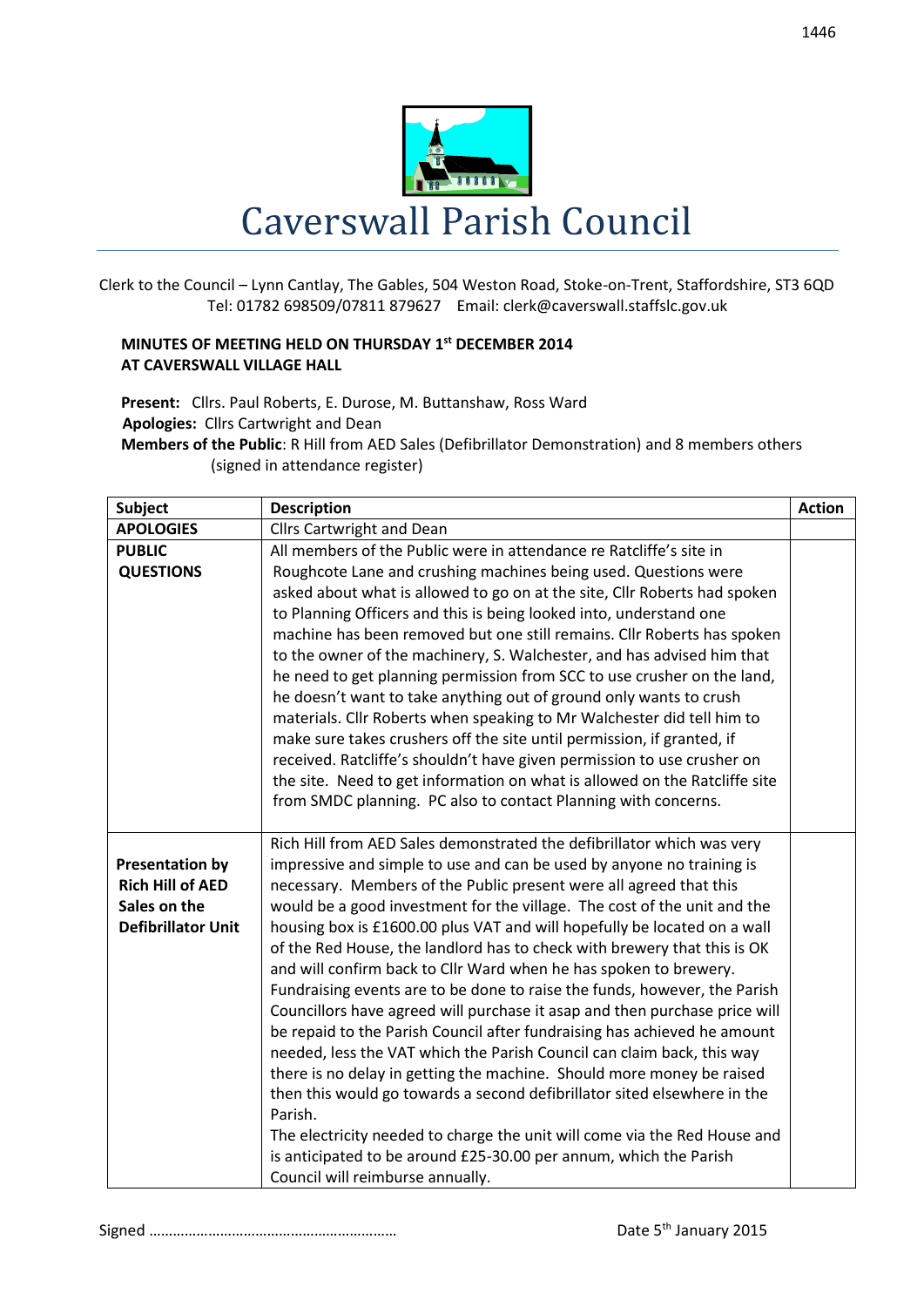| <b>Subject</b>         | <b>Description</b>                                                          | <b>Action</b> |
|------------------------|-----------------------------------------------------------------------------|---------------|
| <b>MINUTES</b>         | It was resolved that the minutes of the previous meeting were to be         |               |
|                        | signed as a true and correct record.                                        |               |
| <b>DECLARATION OF</b>  | <b>Cllr Roberts re Planning</b>                                             |               |
| <b>INTEREST</b>        |                                                                             |               |
| <b>REPORTS</b>         | 134/14 County Councillor - not present                                      |               |
| <b>COUNTY/DISTRICT</b> | 135/14 District Councillor - nothing to report                              |               |
| <b>COUNCILLORS</b>     |                                                                             |               |
|                        |                                                                             |               |
| HANDYMAN/              | 136/14                                                                      |               |
| <b>LENGTHSMAN</b>      | No report                                                                   |               |
| <b>REPORT</b>          |                                                                             |               |
|                        |                                                                             |               |
| <b>MATTERS ARISING</b> | <b>HIGHWAYS ISSUES -</b>                                                    |               |
| <b>FROM PREVIOUS</b>   | The Dams $-$ Post $-$ these are to be replaced by Glasdon, the supplier, at |               |
| <b>MEETINGS</b>        | their cost. Installation is to be done by N & J Trees. 20 posts.            |               |
|                        | Pavement - the pavement along the Dams has been widened and                 |               |
|                        | tarmac laid and is now looking very smart. Clerk to send letter to Rob      | Clerk         |
|                        | Steel thanking him and his team for doing such a good job.                  |               |
|                        | 137/14 Car Park Use                                                         |               |
|                        | (125/14, 110/14, 93/14, 80/14, 68/14, 54/14, 39/14, 19/14, 05/14,           |               |
|                        | 163/13,150/13, 135/13, 120/13, 103/13, 085/13, 065/13, 050/13,              |               |
|                        | 037/13, 023/13)                                                             |               |
|                        | See Confidential Matters - Cllrs Eyes Only.                                 |               |
|                        | 138/14 St Peters School - Extra Land                                        |               |
|                        | (125/14, 111/14, 94/14, 81/14, 69/14, 55/14, 41/14, 21/14, 07/14,           |               |
|                        | 164/13,152/13, 137/13, 125/13, 107/13, 096/13)                              |               |
|                        | Fence still to be erected once done, Clerk sort agreement for the extra     |               |
|                        | land.                                                                       |               |
|                        | 139/14 Playing Fields                                                       | Clerk         |
|                        | (126/14, 112/14, 95/14, 82/14, 70/14, 56/14, 42/14, 22/14, 08/14,           |               |
|                        | 165/13, 153/13, 138/13, 126/13, 084/13, 064/13, 049/13, 036/13,             |               |
|                        | 025/13, 010/13, 093/12)                                                     |               |
|                        | See Confidential Matters - Cllrs Eyes Only.                                 |               |
|                        | 141/14 Footpaths:                                                           |               |
|                        | Clerk has spoken to Highways re vehicle parking on verge at junction of     |               |
|                        | Vicarage Crescent and School Lane. Highways to supply and install posts     |               |
|                        | on both verges to prevent this.                                             |               |
|                        | 142/14 Defibrillator:                                                       |               |
|                        | (128/14, 114/14, 97/14, 84/14, 73/14, 59/14, 46/14, 27/14)                  |               |
|                        | The Parish Councillors very impressed with the demonstration of the         |               |
|                        | defibrillator and it was agreed to purchase the machine asap and this can   |               |
|                        | be repaid t the Parish Council once raised via fundraising events.          | R Hse/        |
|                        | 143/14 Football Clubs:                                                      | RW/           |
|                        | Still pending.                                                              | Clerk         |
|                        | 144/14 Caverswall Castle:                                                   |               |
|                        | See Confidential Matters - Cllrs Eyes Only.                                 |               |
|                        | <b>Unresolved Items: none</b>                                               |               |
|                        |                                                                             |               |
|                        | 145/14                                                                      |               |
| <b>CORRESPONDENCE</b>  | <b>TSB</b><br><b>Bank Statement</b>                                         |               |
|                        |                                                                             |               |